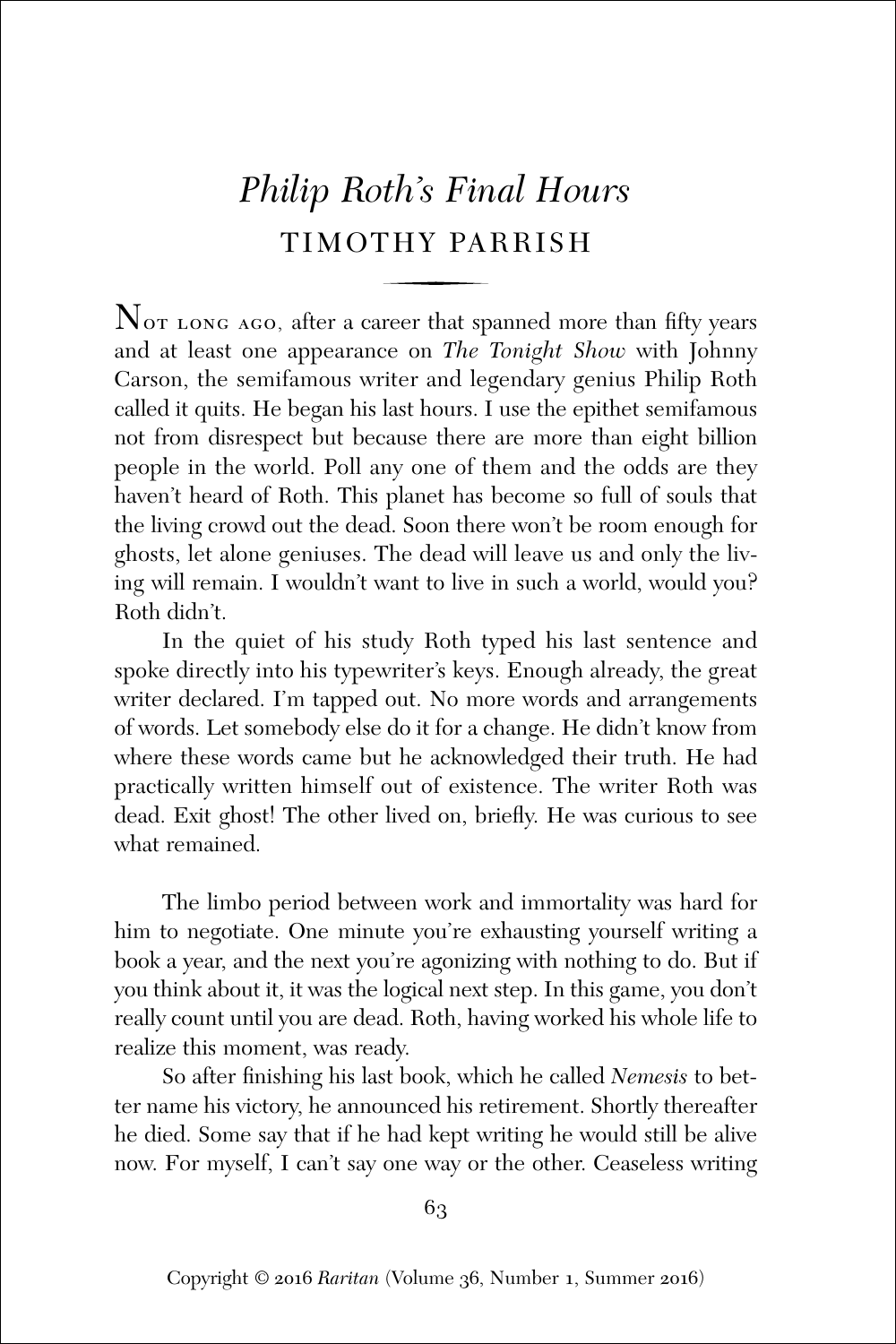didn't keep Proust or Henry James alive and they were much better writers than Roth.

Your work, he believed, is the afterlife you build for yourself. A writer leaves only two things. His words and his fame. Once the fame goes, only the words are left. And who is going to care about those?

Be all that as it may, Roth published (and this is an approximate account because I admit that I haven't read them all) about forty books, give or take. That's a lot of books, even if you use John Updike's abacus to count them. Roth was sorry to think of Updike at all. Of all his acknowledged living peers, he was the only one who had been as prolific as Roth. For all he knew, Updike had written more books than he had. Roth saw no point to counting Updike's books. For fifty years, maybe more, the man had kept a post at the *New Yorker* so he could savage Roth's books the second they were printed.

Updike, who often confused his pen with his penis and liked to write poems about secretaries giving him blow jobs, strove mightily to publish one book on top of another. He wrote as if his stock holdings were entirely in the book-storage-warehouse business. I know I'm going to die before Roth, he once said, and I don't want that Jew to outpublish me.\*

It is said a writer has two enemies, not counting himself: other writers and a blank page. Updike, by himself, was Roth's other writers, his sworn enemy. His blank page. The secret sharer he wished abolished. When Updike died before him, Roth wasn't happy. He suspected it was a brilliant move on his rival's part to deny Roth his place in the literary pantheon. Now his own death would be dismissed as merely derivative of Updike's prior passing.

This Updike business made his first moments of retirement agonizing—like death, but more boring. Faced with the finality of everything, not to mention Updike, he decided to read every book he ever wrote. He had written them, he reasoned, he could read them, too. Why not? What could it hurt? It was eternity he was after, which

<sup>\*</sup> Some parts of this otherwise true story may be apocryphal. Those parts will be denoted with an asterisk.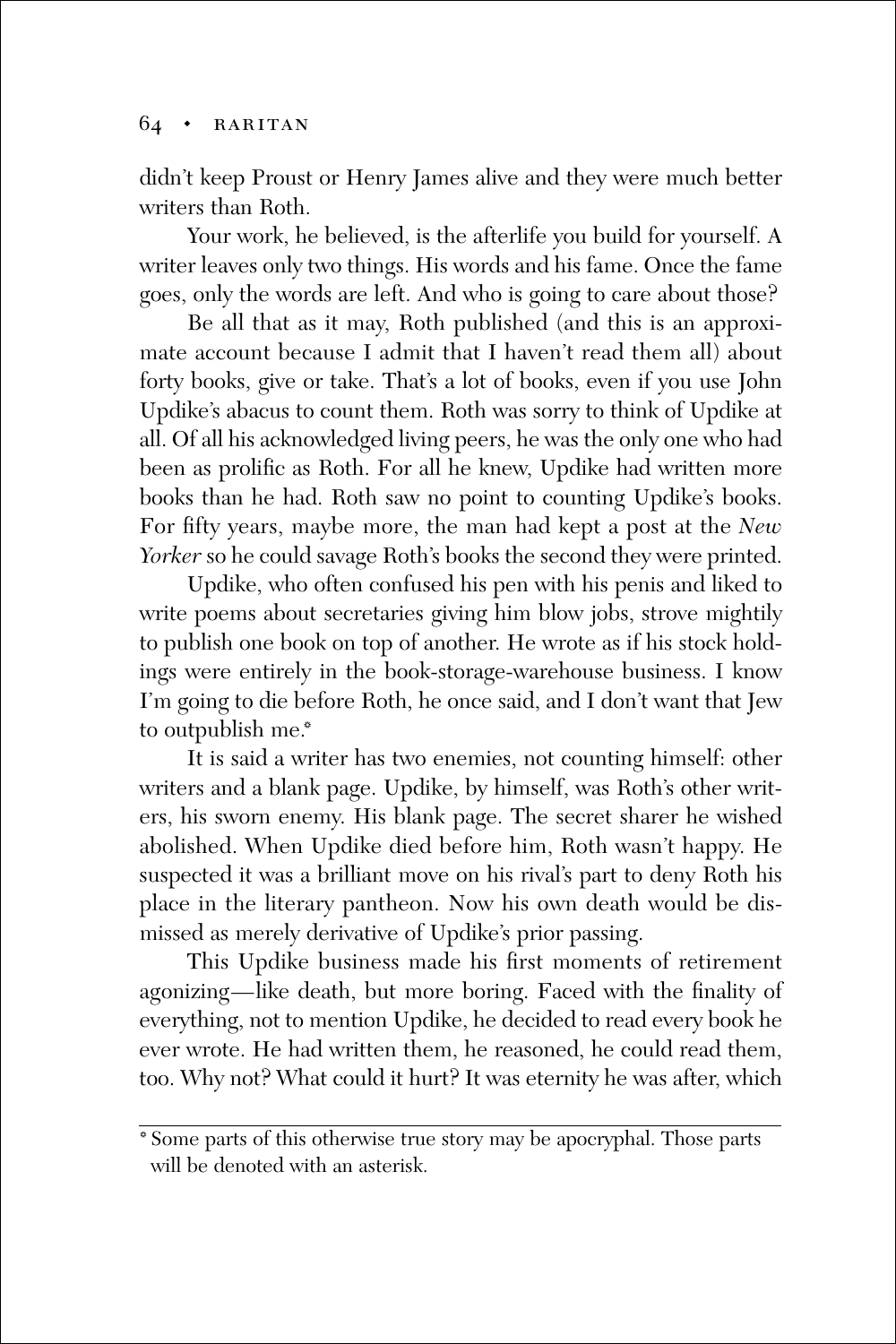Roth figured could only be a form of endless self-absorption. For all he knew, one day God in his infinite ennui whacked off—to lighten his load—and this world was its unintended consequence. He had the brief thought that if he were to read all of his books now, he would be erasing them one by one, as if he had never written them.

From his shelves he took down the books bearing his name he left the works of criticism to molder—and stacked them in two rows near the desk where he used to stand to write them. His twin towers. I wrote them standing up, I can read them sitting down. He sat on the floor between the two stacks, the top of each one closer to the ceiling than Roth's nappy, half-bald head. He liked the idea that he had to reach toward the heavens to begin. It reminded him of Jacob and his ladder.

He chose one at random and looked at the spine: *When She Was Good.* He opened it and read a bit. What the fuck is this? he said. I don't remember writing this book. It has a female protagonist. And it takes place in Iowa or very close to it, in other words, the pits of America. There are no Jews in Iowa. Lots of shiksas, certainly, most of them dumber than the ears of corn they diddle themselves with, but no Jews.

What great writer, he asked himself, ever set foot, let alone set a book, in Iowa? Hemingway is from Illinois, which is just one state over. Who else? Not even Sherwood Anderson or Sinclair Lewis is from Iowa. And they invented the empty American village. Willa Cather narrowly escaped Iowa, as well she should have, since there is nothing there, especially not that nothing from which something sometimes emerges.

If I were to invent a novel about a university that did nothing all day long but churn out nondescript writers whose collected works didn't deserve the dignity of being printed on the side of a cereal box, you know where I would set it? Iowa! Where else? They would never escape their own bad prose. It would be a fate worse than Babbitt's. Moses himself couldn't lead a writer out of Iowa and into literary significance. What could I possibly have been thinking when I wrote that book?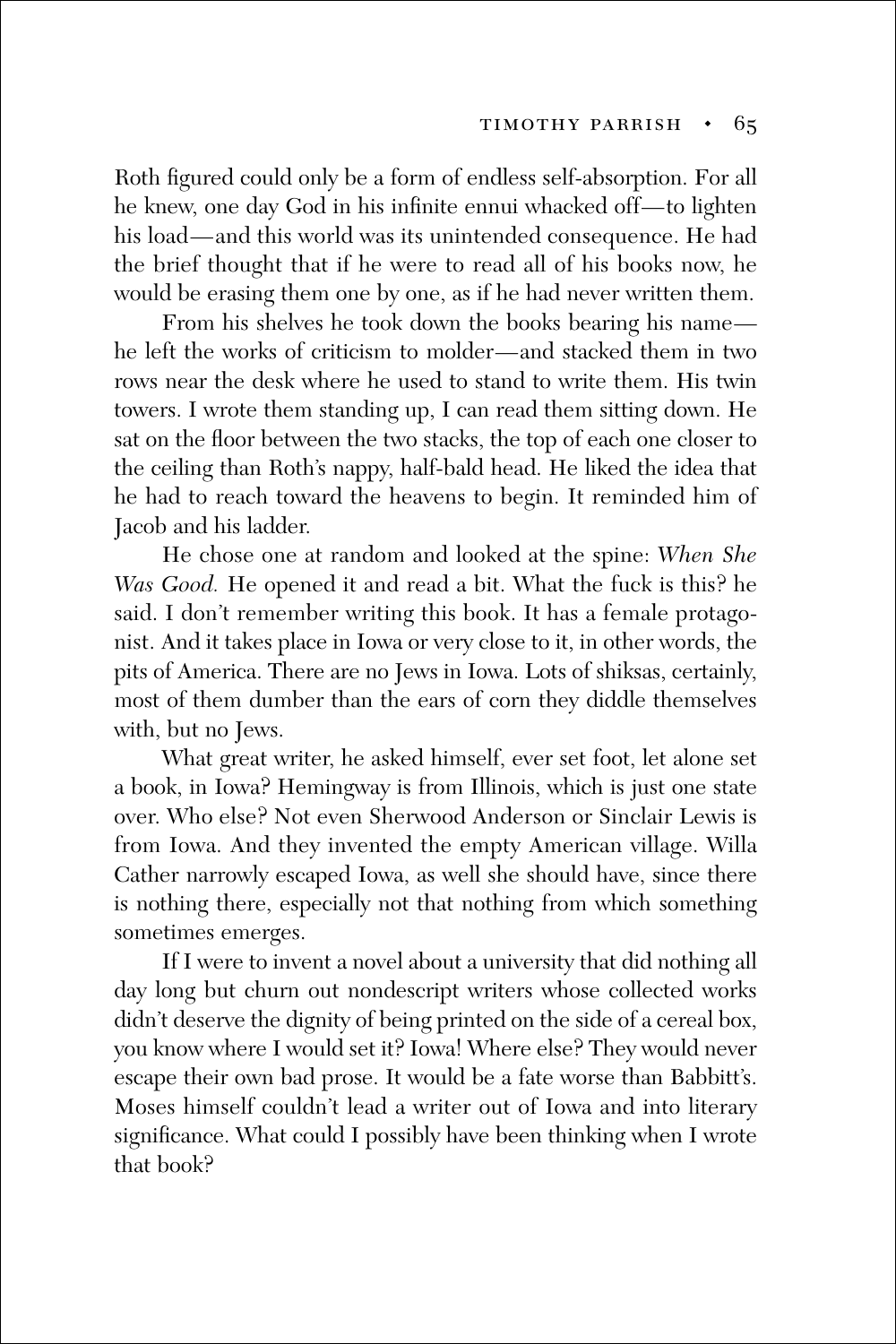He decided that anything was possible and he had written these books to prove it. He wondered what else he might find there. He settled down again to read himself. The record shows that no further surprises were forthcoming.

If I read a book a week, he said aloud to no one but himself, then I could finish them all in less than a year. Since *Nemesis* was the last book he had written, and he didn't want to read it again anyway because he had just finished it and was, to tell the truth, sick of it already, he decided to count that one as the first on his list.

This idea pleased him. It would be like finding a different life to live—or to have lived. The life he had to write not to know. The life his writing wrote over. Writing teachers, and other professional morons, were always telling their dimwit students that writing was a voyage of discovery. Fuck that! Writing was an elaborate disguise. You wrote to hide yourself from yourself. What was the point otherwise? For years, he had put on his Philip Roth suit, which consisted of tan slacks, blue sweaters, and enough sharpened pencils to perforate the ceiling of the Sistine Chapel. Now that he had given that up he could meet himself anew—in the afterlife. He would unmake himself to meet the self his writing had concealed.

What should I wear to read myself? He promptly took off all of his clothes. He wrapped himself in a blanket he kept handy for when the furnace was on the blink.

He contemplated himself with neither pen nor member in hand. I have exchanged the self G-d and my mother gave me to make that stack of books. For years I have been erasing myself just to come to this. That final thing. Death. The big adiós.

Pleased to make your acquaintance, Mr. Fucking Blue Eyes.

He laughed it off, or tried to, because what choice did he have. Enter Roth's ghost, he thought, and smiled.

To any observers present, of which there were none, in material form anyway, his smile looked like a frown. Already his face wore its death mask. His body was trying it on before it became inert. Roth didn't know that the specter of the life he had covered over while he was writing had come to claim the one through which he had written.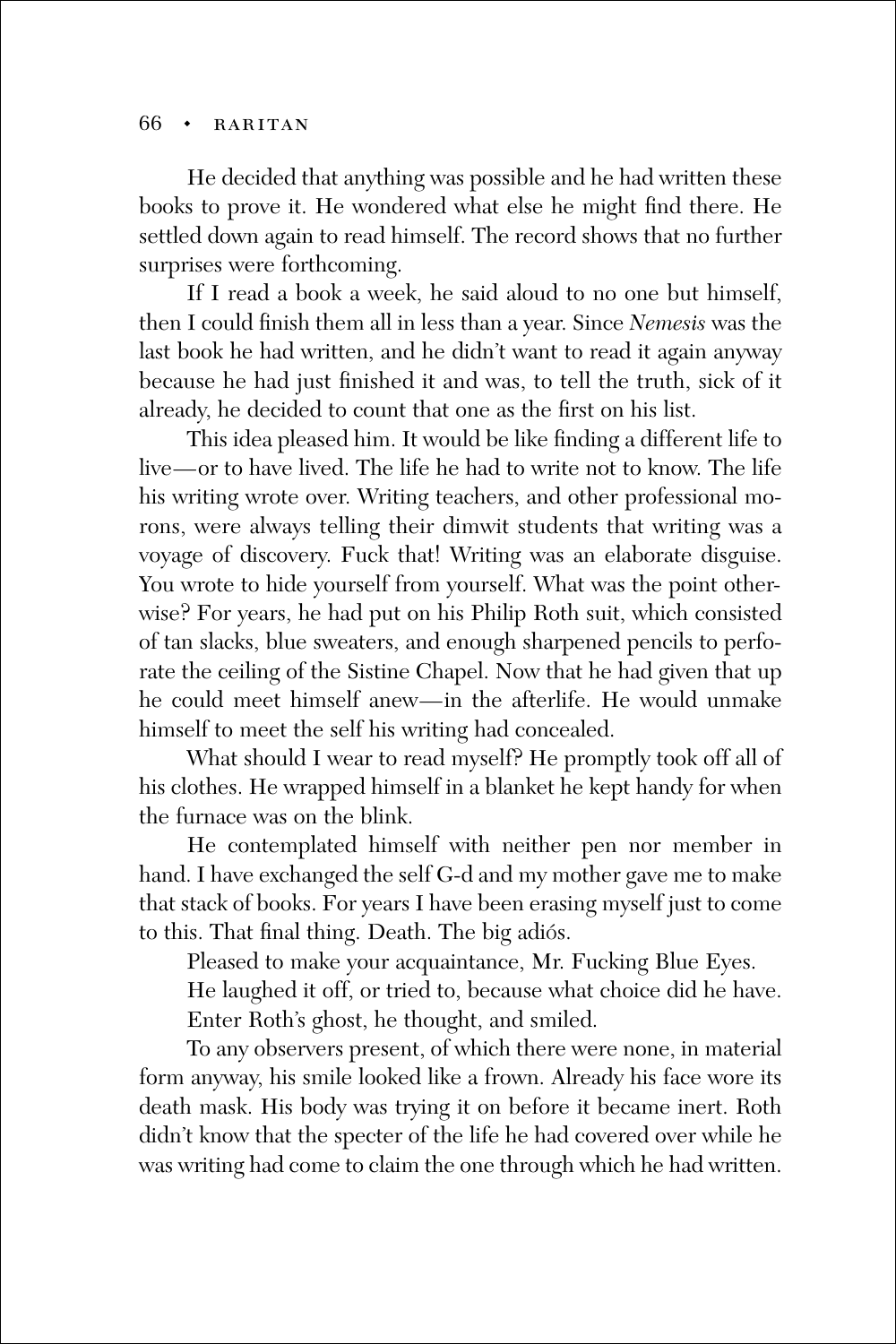In that instant he determined what to do. He would read his books in reverse chronological order, concluding with *Goodbye, Columbus.* Already he'd done *Nemesis.* It was a good plan. He hadn't been an Honors Student for nothing. He equipped himself with a legal pad and some sharp pencils in case he wanted to take any notes. He wanted to leave room for the possibility that there were things in his books he didn't know. Maybe a new book to write would shape itself in his head as he read. He heaved a sigh and dove in.

It was hard to concentrate when you knew every word before you read it. By some magic it took him only two hours or so to read the next one. Wow, that was easy. Did I write them so quickly, he wondered? Maybe I am dreaming what I have yet to write.

He was an empiricist, not a dreamer, so he kept going. He finished another one before dinner time. He realized he was hungry. Fortunately, his study possessed a hot plate and a refrigerator for days when he was too inspired to leave it. No need to leave his post until he finished. At this rate, I'm going to finish my stacks in a little more than a week. Life is more ephemeral than I realized. The retired writer didn't take any notes as he read. He decided there were no notes to take. Everything he knew or thought had gone into the books. No wonder he was so tired.

His reading slowed down when he came to *The Plot against America.* That one took several hours to read. By the time he came to *American Pastoral* he wanted to quit. It wasn't that they were bad. It was just that he had written them already. He was bored.

What he did next, he couldn't help. For the first time in his life—because once an Honors Student, always an Honors Student, albeit a long time ago at a small liberal-arts college nobody ever heard of—he cheated. He cheated but it was on himself so he figured it was OK. Without yet finishing his own oeuvre, he looked at his shelves for something else to distract him. He would choose from only the classics. Anybody else was a *putz* and who cared what they wrote. Besides, his private library was very chi-chi. He didn't own a single book that couldn't have a Penguin stamped somewhere on it, though he preferred cloth-bound books. They were classier.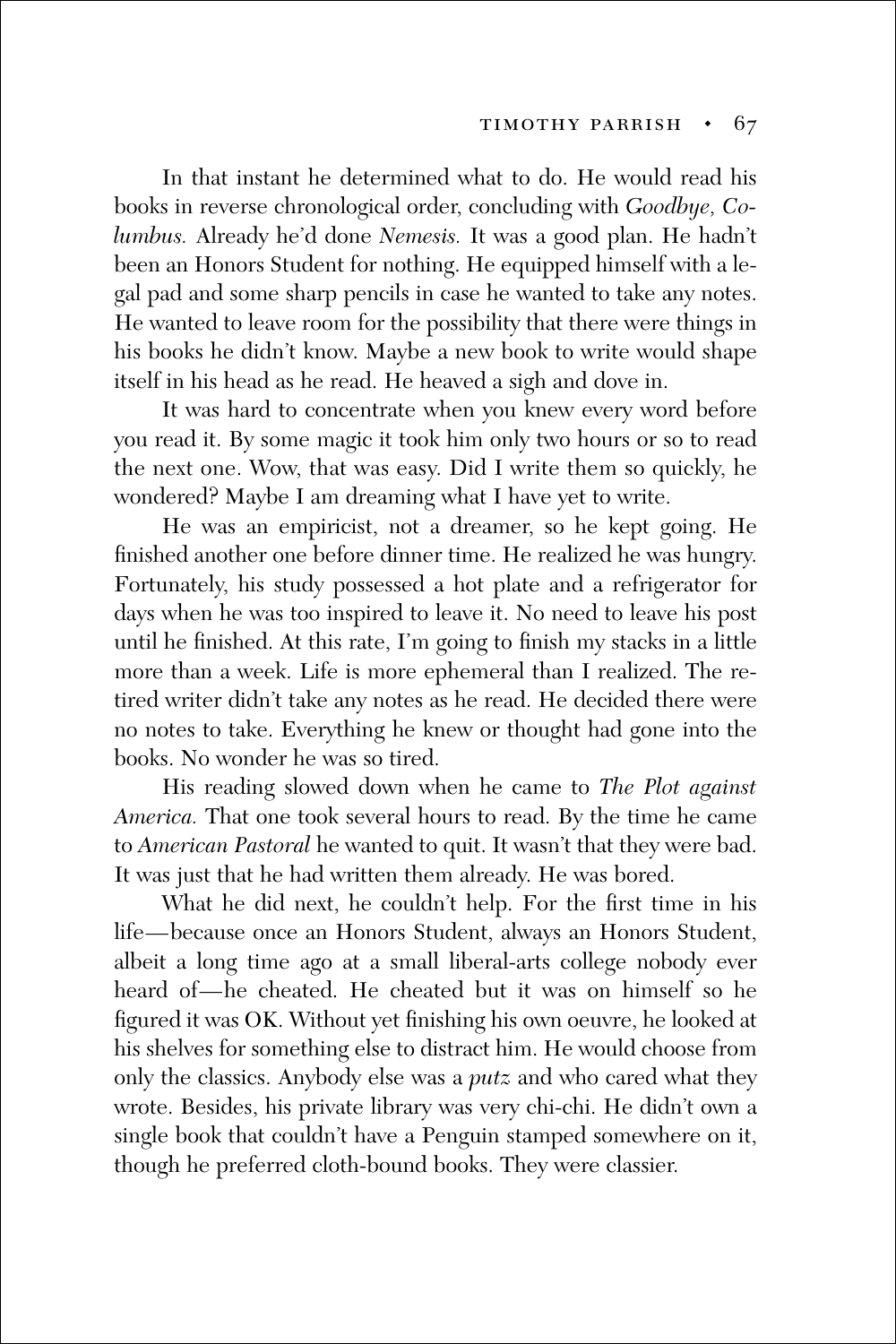Into the canon Roth marched. Choosing where to begin was difficult. On a whim, he vowed to read no one born in Prague. For the Germans he wasn't in the mood. He left Proust on the shelf. He thought about *The Merchant of Venice* but decided reading that work constituted self-abuse without any pleasure. Also, he only wanted to read prose writers. The women writers he had locked in another part of the house, so he didn't have to worry about them.

Neither did he read Joseph or Henry Roth, for reasons too obvious to state.

He didn't want to read anyone who had been alive when he was. He made an exception for Hemingway. He read everything up through the first half of *The Old Man and the Sea* and then he started looking around again. He looked for an old friend, the one who had set him on his literary quest so long ago, but was depressed by what he found. There were fifteen Library of America volumes for the Master! He knew James had written a lot but until this moment he hadn't realized how much. He did the math. He had been writing every second for his entire adult life and had only managed nine volumes. And he was older now than Henry James was when he died. No matter what he did now, it would take a reader who started from scratch longer to read James than Roth.

He recalled the women he had known and wondered how many books they had cost him. He had to hand it to James. The Master, Roth said to himself, getting a little worked up, only put his pen where it counted. The Master didn't stick his precious pen in other people's pots. He only put his in ink and on paper. Some books he didn't even write. He just talked them out, no touching anything at all. His last books materialized from the air of his breath. That, he admitted, was genius, as if James had written without working. Roth sighed, thinking of the immense labors his books had caused him. What if he started over? He could write books with short chapters and lots of noirish dialogue. He could be a genre writer!

What's the matter with me? I didn't quit just to start over again. Quits is quits. Besides, I would have to publish them under a pseudonym. They wouldn't count against the Master's tally.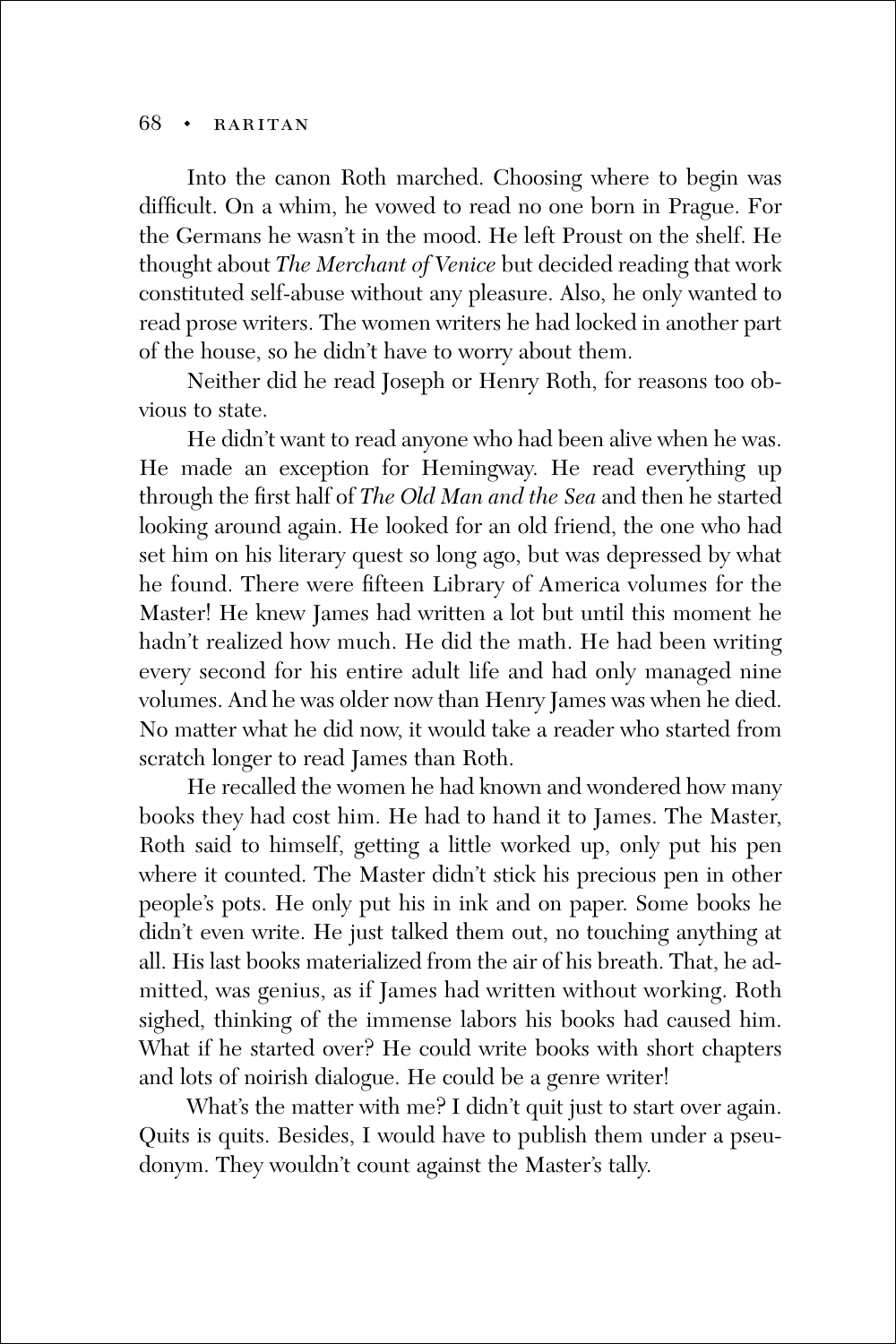He remembered that story James had written about the writer who died in his prime, before he could write all of the books that he had sketched out in his head. That guy had died on the battlefield. Not me, he thought, and pounded his naked, hairy chest. Then he recalled how he had written his second novel with *Portrait of a Lady* open on his knees. He had wanted the spirit of James to infuse his writing self. He imagined the ghostly James face down in his lap priming his pump and pricking his pen. He surrendered himself to this vision until he shuddered without pleasure. His idea revolted him. He turned against the Master, that fat old celibate, that cocksucking succubus. Go suck somebody else, Buster! He for one didn't want to end his life as the parody of a Jamesian ghost story. And where did countless volumes leave him? He died giving orders as Napoleon. A megalomaniac who failed to conquer the Russians. James didn't even like Tolstoy.

He skimmed *The Ivory Tower* and *The Sense of the Past.* James never finished those books. Roth briefly considered subtracting them from James's count. He suffered the strange sensation that the Master was waiting to occupy the right body—his! He determined that the safest course from here on out was to steer clear of Mr. Henry James. For a fat man who loved his sweets, he was a ghostly son of a bitch.

Some ghosts you can't get rid of, no matter how great a writer you are. But I'm getting ahead of myself.

Roth returned to his shelf to find something that wouldn't give him the shakes. Or maybe he was just cold in his blanket. For the rest of the night he read nothing but Dostoyevsky and Conrad. He may have read for days. In his new condition he did not seem to require sleep. Then he tried Turgenev. He craved the relief of a love story after the agony the others described with such meticulous fervor.

Page by page he read. Sadly, there could be no bliss in his reading. He wanted to see if his work held up against theirs. This time he took notes. He marked passages to review again. He made evaluations. His judgment was sober. He decided the illustrious dead hadn't done any better than he had. His books fit on the shelves with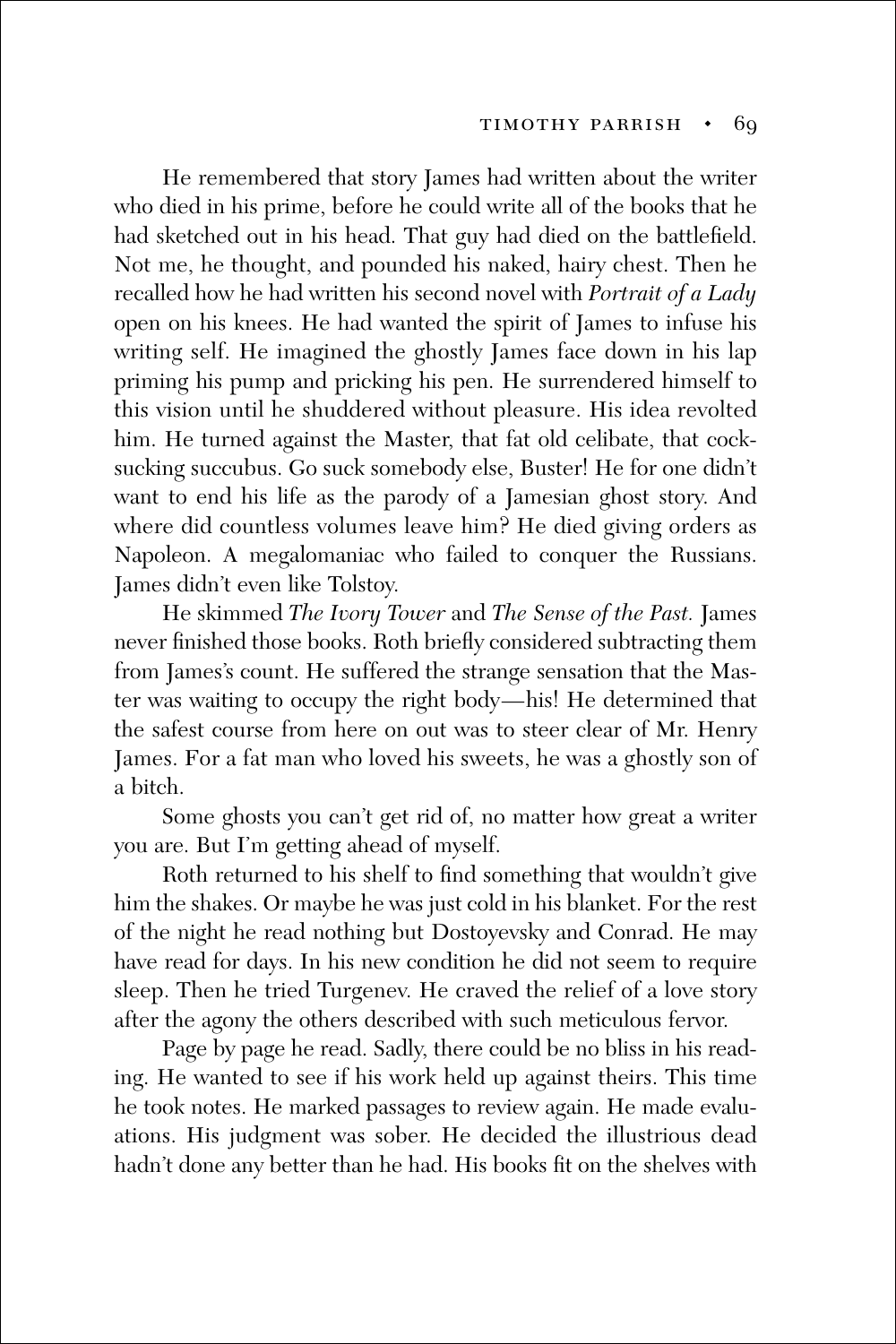theirs. Discerning professors could assign his books alongside the big boys. Little Philip Roth was a big boy too.

His relief was fleeting, though, a lollipop in a young girl's mouth. He contemplated his future readers and didn't like what he saw. A vague darkness. Who could he count on to read him? Was his life finally to be measured only by some jerk-off's syllabus? What a joke. Probably some women will teach me too. Some of them hate me enough to keep me alive.

He gave a brief thought to the Jews, for they were his people, but then he remembered his Hebrew lessons and sighed. I hope I'll have a good translator when the diaspora ends.

This thought brought three hours, maybe more, of complete silence, during which time he thought nothing and said nothing. His penis was cold and shriveled.

The silence was something like the silence that descends on the living when they become dead. It was beyond human comprehension. It was certainly beyond Roth's comprehension. The phenomenon is hard to describe because I don't understand it either.

If the silence that blanketed Roth were composed as a mathematical equation, it would be the answer you get when you divide six million by zero. But the answer isn't what you think. It's not zero. The answer is the silence. The silence is the remainder the equation can't contain. Why this silence should overwhelm him at this precise instant I can't tell you. It wasn't because he was dead. Technically, he still had that to look forward to. In truthful fact, Roth didn't know what had happened.

There was a further occurrence that I'm obliged to mention. The silence knew about Roth. That's why it had located itself in his study. It engulfed him for a time and then it retreated to wherever it goes when it leaves. Possibly Lodz or Mauthausen. I wouldn't want to guess. It's probably not on the map. I must let this strangeness rest. You can take it up if you want to. Good luck if you do.

Whatever it was—and if I could say in words what it was, I still wouldn't tell you—it left Roth again to his own devices, which at the moment was lying flat on his back, dead to the world but not to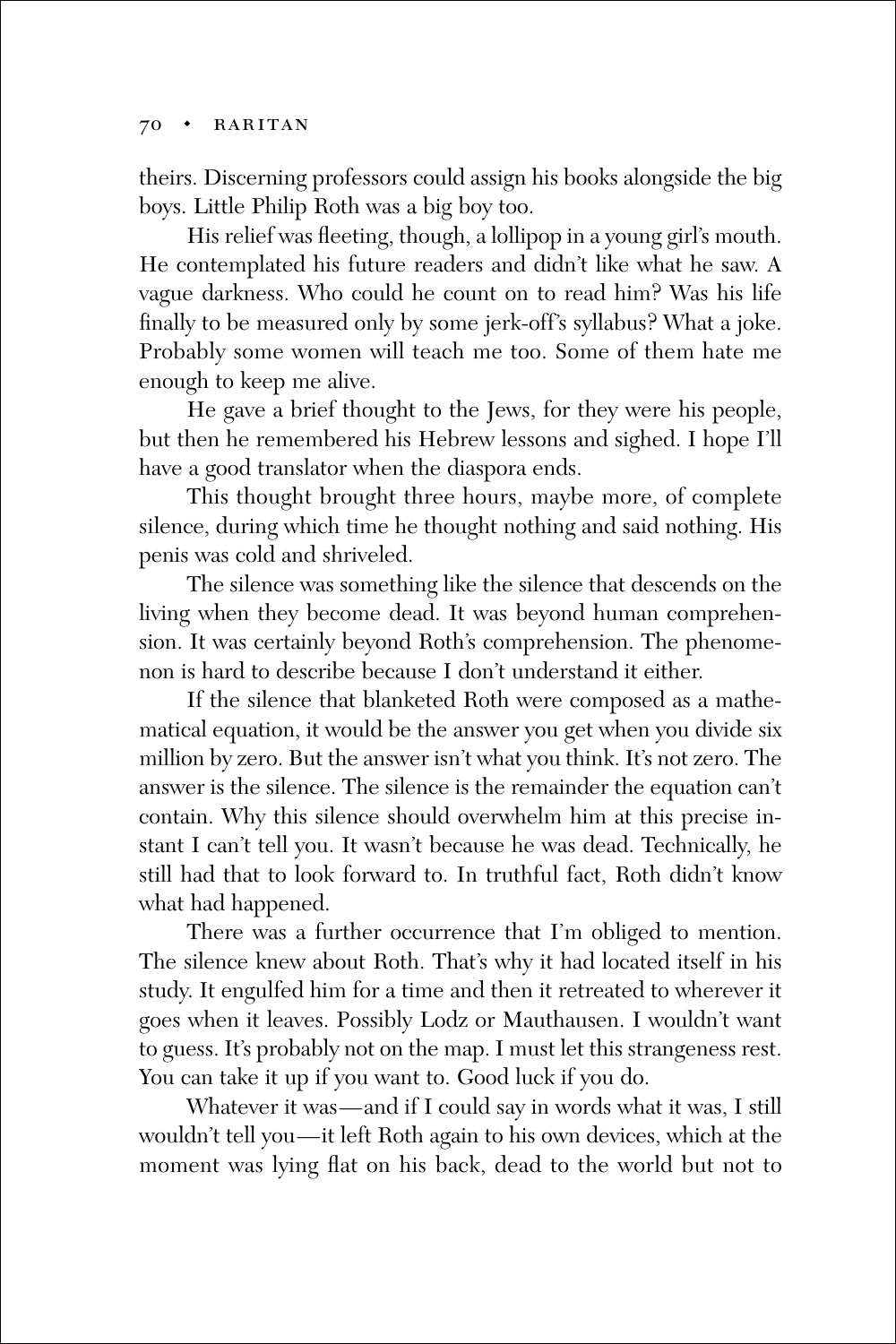himself. Then, inexplicably, at a point I can't specify, Roth, without knowing his knowing had stopped, resumed his thinking.

Whatever happens, he said to himself, I'm finished, and thank G-d I'll be dead when the reader's final reckoning finally begins. It could be worse. G-d might exist and then everything would never end.

He returned to the task of reading himself. As it happened, he couldn't complete his assignment. He read backward to *Portnoy's Complaint* and then he gave up. It wasn't because he was tired. It was because this book of all the ones he had written was his perfect book and he saw no reason to read another one.

Some writers might have suffered regret at this realization, because the implications for the rest of his career are not so inspiring. But Roth, to state the obvious, was no ordinary writer.

The joy he experienced upon rereading *Portnoy* was so total that it was like after years of trying and failing, he had finally learned how to have sex with himself.

Roth found himself laughing over every page. I did that! I did this! Oh boy oh boy! His hero's battle with his sister's bra. A poignant moment of delicate beauty. The father on the toilet. You weren't going to find that in Henry James. And what about the liver Portnoy inseminated before his mother served it to his family?! How did he think of that? He looked down upon his nakedness. How did we think of that?! (Shakespeare was the answer, but he was too entranced to remember.) This is good, he said to himself. I can't imagine anything better than this. He came to the book's last line, "Now perhaps vee may begin," and he did what he always had wanted to do since he had first finished the book. He quit. His self-consummation was finished, but his long day continued.

Freed of himself at last, he decided if he was going to continue to read, and he wasn't sure that he was, he wanted to read books other than those from which he had made his life. Screw the classics! Screw me! I'll read like a normal person.

In all honestly, he knew that the novel was dead. Who was going to write them after him? Hadn't he written every book since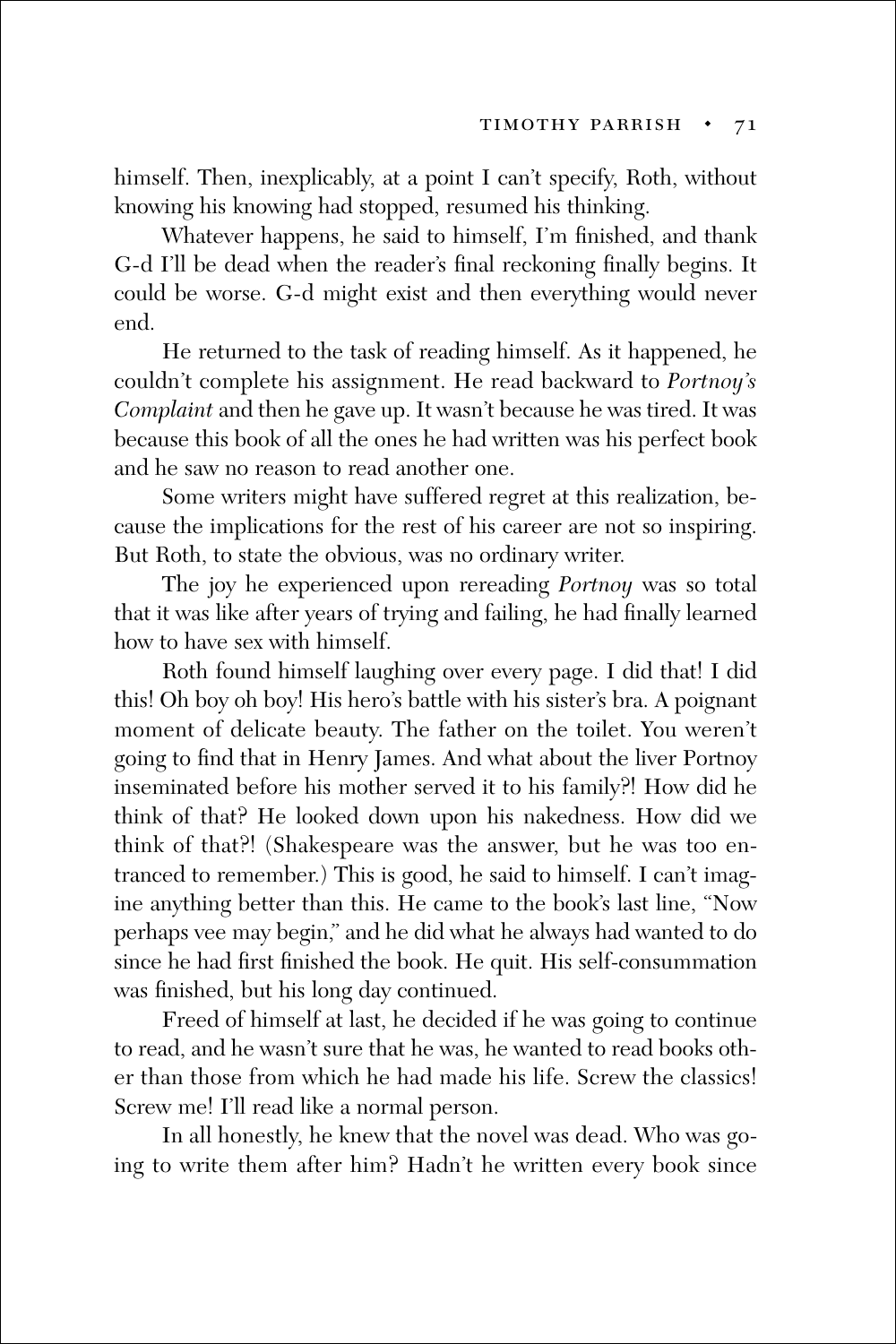*Operation Shylock,* his masterpiece, just to hide this knowledge from himself? You had to live in the past to read that stuff. He was probably the last reader of Joseph Conrad on earth, for Chrissakes. And James's fat ghost can die with me.

Now he faced a conundrum. What *does* a normal person read? And how would I know? He threw some pencils at the ceiling. I've got it! he exclaimed so loudly that if he had a cat it would have jumped in fright. Something useful and short. He picked up the slim paperback book his actress friend Mia Farrow had given him last year for Hanukkah. *iPhone for Dummies.* What a revelation! A guide to life better than any Henry James wrote. He read it as Genet is said by Sartre to have read Dostoyevsky. He couldn't read three consecutive pages without pausing to process it all. This little book was better than *Moby-Dick,* than *Ulysses,* than everything. Its every sentence demanded immediate action from the reader. Previously, books had led him to other books and hence he had spent his life making them. At long last, a book that led him away from books and into real life!

He had never encountered anything like it. It revealed a future Roth was already learning to accept—a world with no new authors. It was as if the technology described within, not a living person, had written itself into a book. Like the Bible, the *Iliad,* the Koran, its creator was irrelevant. Roth, who had never advanced beyond his 1960 Olivetti Studio 45 typewriter and had not owned a television set since Nixon resigned, found revealed the key to all mythologies, which the book named the *Internet* or, alternatively, the *worldwideweb.* The amazing fact was this little book, it mapped the world, demolished history, and turned any dummy into a master of the revealed universe. It put G-d's world at your fingertips and gave you dominion. Who cared if it was virtual? What wasn't virtual if you thought about it? Did you ever meet anyone who wasn't going to leave this earth?

With the gadget the book described, he could see anything, read anything, google anybody, including himself, which he did less often than you would think. The experience gave him profound pleasure, like Portnoy playing with his favorite toy, but without the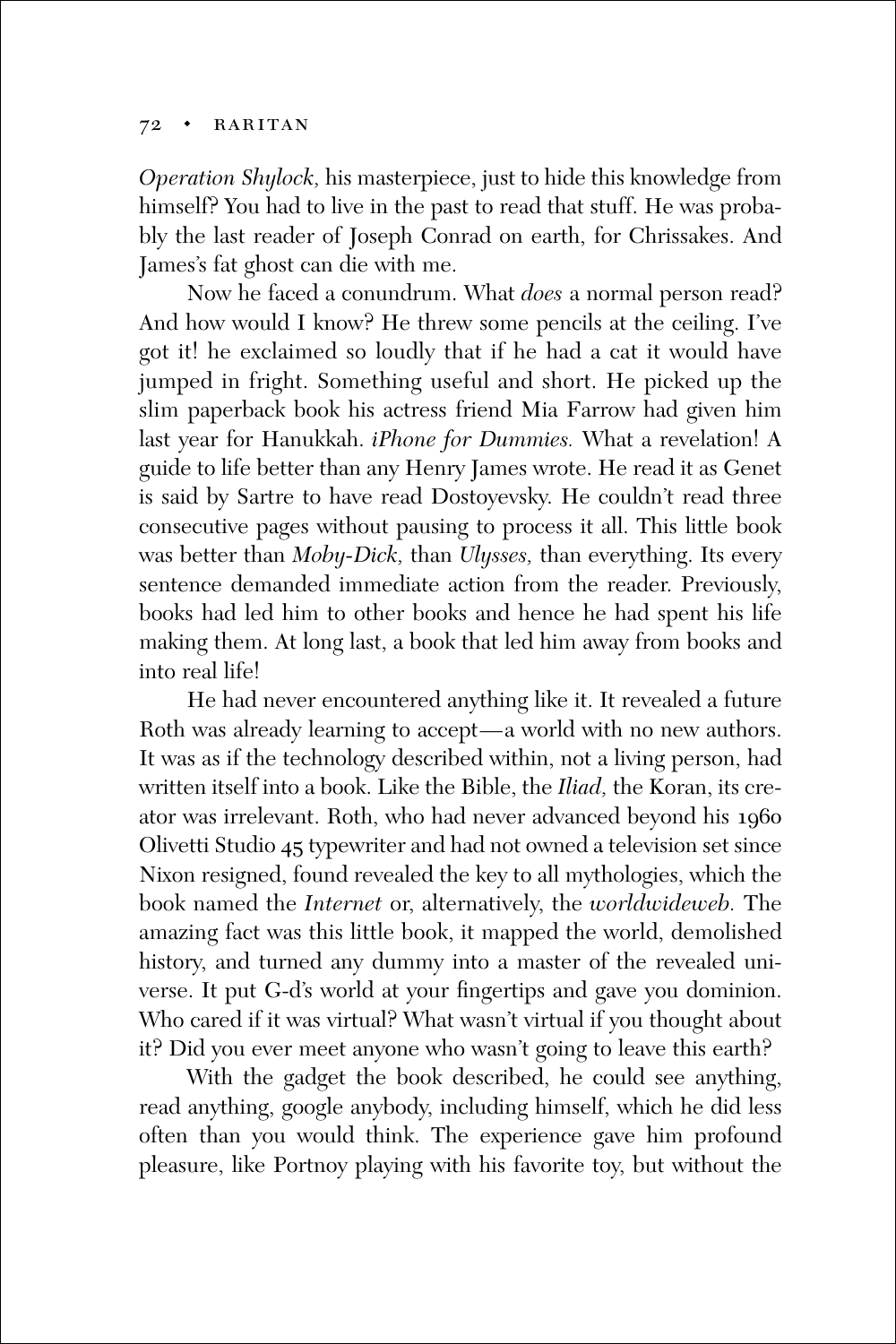mess. And if you wanted to do a Portnoy, which he no longer felt up to, the iPhone could help with that too.

The little book was so dense with possibility it was hard for him to keep it in his head. He wanted to become one with this book. Everything looked so interesting it was hard to know where to start. He reviewed the table of contents. He decided to try chapter 5, "Texting 1, 2, 3: Messages and Notes." He reviewed the chapter and began to apply its lessons. He was surprised to find his iPhone filled with unread texts. He stared at the gadget in his hand. He thought of the satellites rotating the earth so he, Roth, could stay in touch with any meaningless person whose number he possessed. The ones that weren't from Mia were from his friend, the world-famous literary critic Harold Bloom. He quickly clicked through them.

*Genius! Hilarious. Better than your last one. You just buried Mailer! Who's better than you?*

It was an interesting question. Despite the fact that he was through with literature, Roth answered that one. He preferred typewriter keys to what this gadget offered but he managed.

*Who IS better than me, Smart Guy?* he pressed.

Roth was startled to find his hands immediately buzzing. This thing's alive! Jesus! Bloom already.

*No one's better than you, Big Guy.*

Included with the text was an attachment that contained Bloom's special list of the most canonical American novelists of the twentieth century. Before Roth could access it, up popped a flashing prompt inviting him to subscribe to Bloom's "Daily Canon Updates." He clicked no. Jesus, who knew Bloom was such a demon with the new technology? The thought that Bloom had a canon and the others were following it momentarily derailed him from the task at hand, which was catching up with the dummies.

A canon is a list of books, or writers, as Roth thought of it, whose eternity is speculated upon by mere mortals like Bloom. The big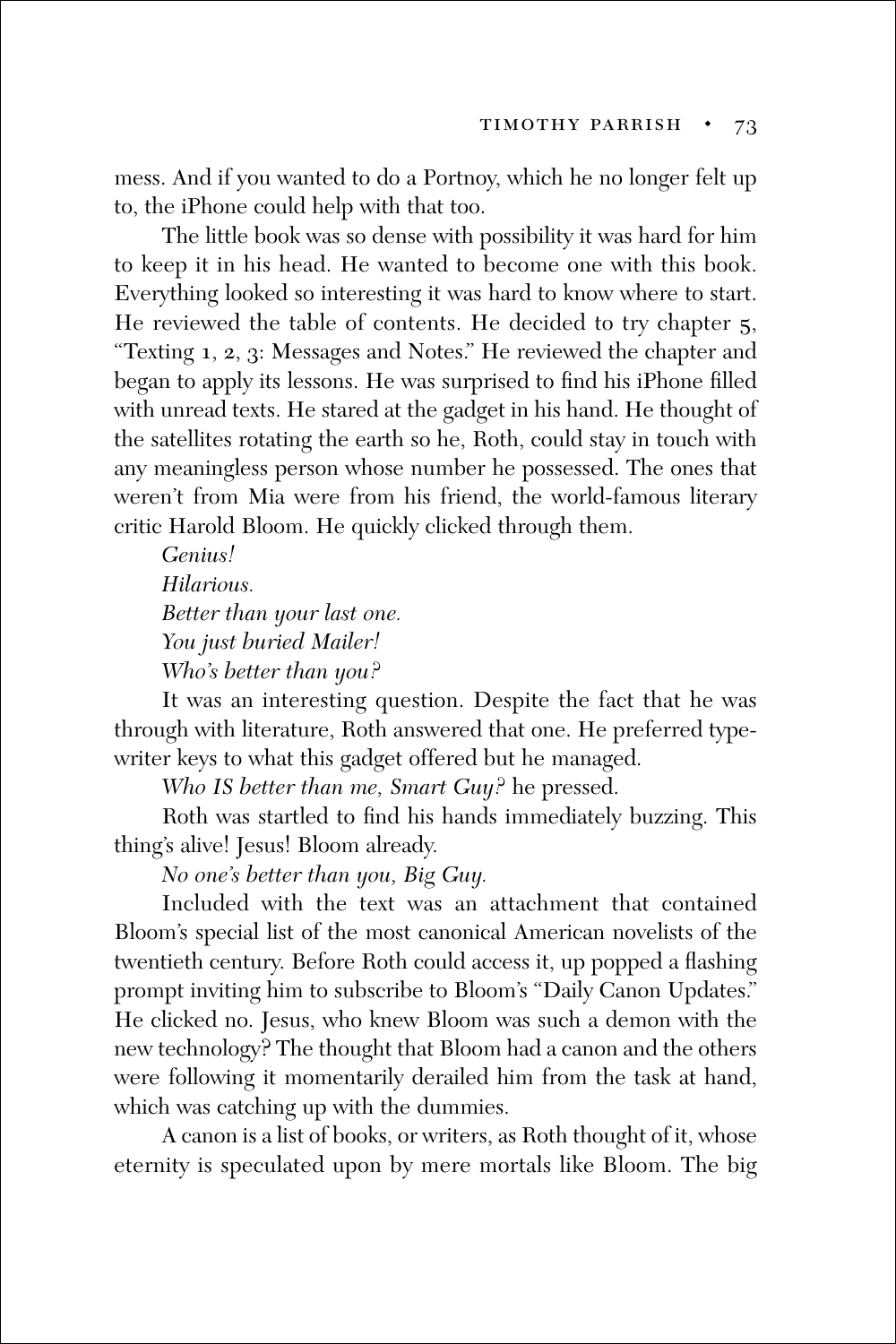boys! The immortals! Shakespeare, Milton, Damon Runyon. Roth knew who they were but did Harold know? He wondered how big Harold's subscribers' roll was.

He opened the attachment and scrolled down. It was a long list, subdivided into categories by century and nationality. He had not read every book cited. Probably Bloom hadn't either.

He decided to review the list in rank order of those who would make him the most jealous. He clicked to get to his century. He looked for the Americans, his peers. He went straight for the *u* section. How many did Bloom give Updike? His intensity made him breathless. Suddenly, no question mattered more to Roth than this one.

Bloom could be tricky. He had to be. He was the genuine article, a literary critic, a professional two-face. Harold was the greatest literary critic since Samuel Johnson—this he would tell you himself—but he had a mouth on him like Lenny Bruce. His moral sense was the alphabet. It was something he could arrange however he wished. Harold was always cracking wise about Updike. This was in truth why Roth liked him. The rabbit writer, Bloom scoffed. He writes like a rabbit fucks. All over the place and who cares. Clean up already! Throw it out!

At last he came to the *u*'s. Look! He has only one book to his name! He scrolled up and down to make certain he was seeing what he was seeing. He wanted to make sure he was working the gadget correctly. So much for hogging the *New Yorker* pages your entire adult life. And it's not even a Rabbit! It's the one they turned into that movie starring Cher.

See you at the movies, Updike.

Maybe he should subscribe to Harold's canon service after all. Roth scrolled back up to find his own name. There it was! And below it were one, two, three, four, five, six books! Six! That's more than a fistful. Shove that up your literary ass, Updike. Roth didn't even check the titles. Who cares which ones? Six was pretty damned good. Now who the hell was going to beat that? Let's see. James is from the nineteenth century, so I'm not going to compare myself to him.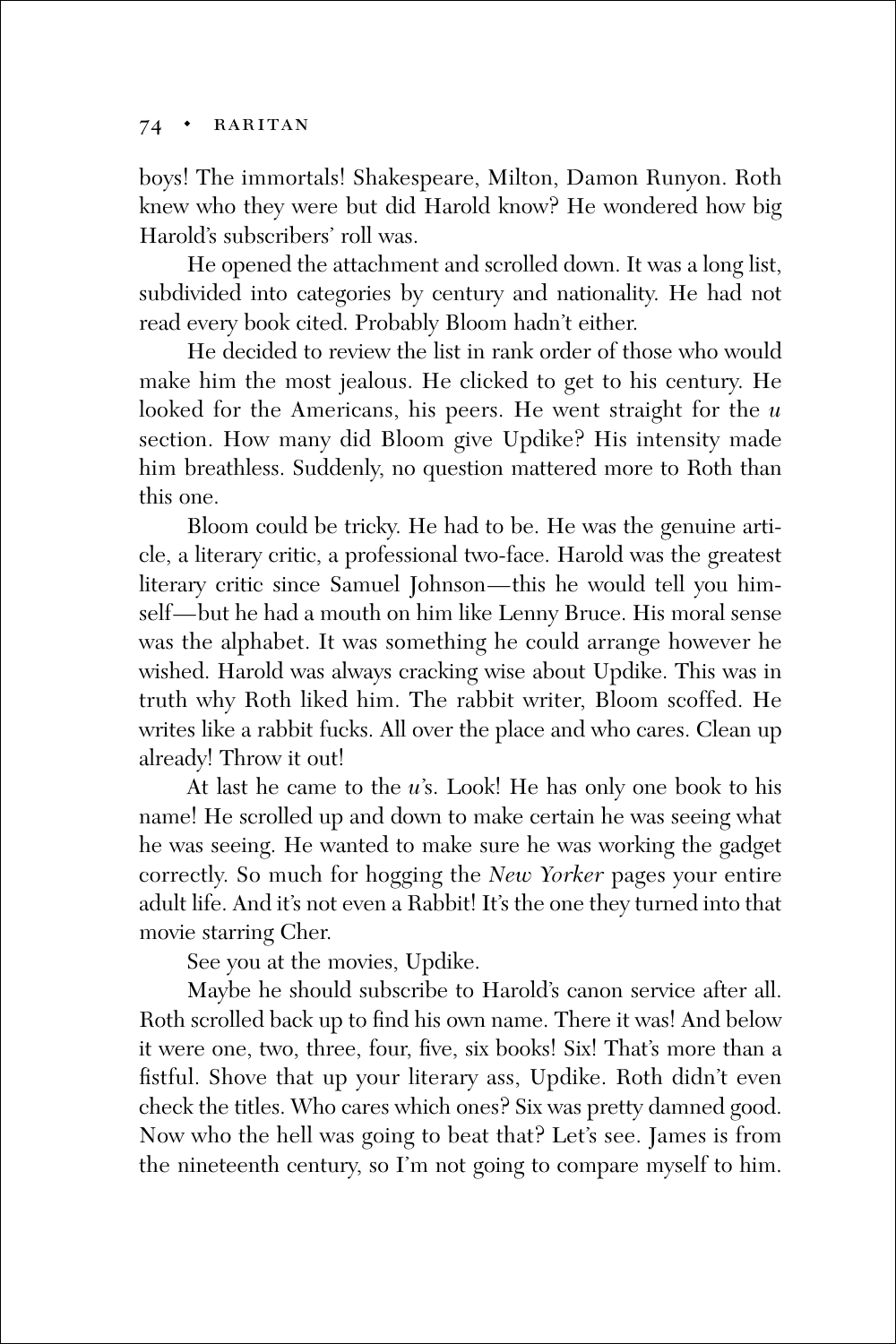Besides, my total's gotta beat Hawthorne, Twain, and Melville. They were really one-book guys. Charles Brockden Brown? Don't make me laugh, Roth thought, laughing his ass off.

I must compose myself. I'm a twentieth-century guy. Could any American from the twentieth century, my century, the century of Roth, have more books listed than I do? Let's see. Who are the big guys? Fitzgerald? Died early. Screwed by Zelda. Papa? Short-story writer. Lewis, Dos Passos, Steinbeck probably don't have six among them. Updike I know about already. Bloom gives him fewer than he gave to Kay Boyle and no one knows who she is.

Roth's laughter cascaded throughout the room. Jesus, this list is fun. What a great reader Harold is.

Suddenly, his face turned grim. Christ, he said to himself. I forgot about Faulkner. He's got to have at least five. Let's see, where are the *f*'s? Hmmm. One-two-three-four...shit, he gives the cracker Lord Fauntleroy more books than he gives me.

Roth's fingers flew faster than Portnoy's.

*Hey Bloom, who is better? Me or Faulkner? Tell the truth.*

His phone fairly bloomed from Harold's buzz. What—is Bloom hooked up to his phone like it's life support?

*Are you asking me as a critic or are you asking me as a Jew?*

Roth looked at the phone. Doesn't this thing have a fuck-off key?

He punched out his reply letter by letter. *Me or Faulkner?*

This time the phone buzzed louder than the other times.

Roth decided to test his mastery of the technology. He deleted the message unread. He smiled to think that with one click he could cast Bloom into oblivion. Who needs him? A parasite on the dying corpse of literature.

Then he deleted all of his messages. Texting was an undignified occupation for a retired novelist. It was a medium suitable for critics. The fewer words they were allowed to write at one time, the better.

A momentous decision overcame him. He vowed *iPhone for Dummies* would be the last book he ever read. He knew it would never make the Library of America.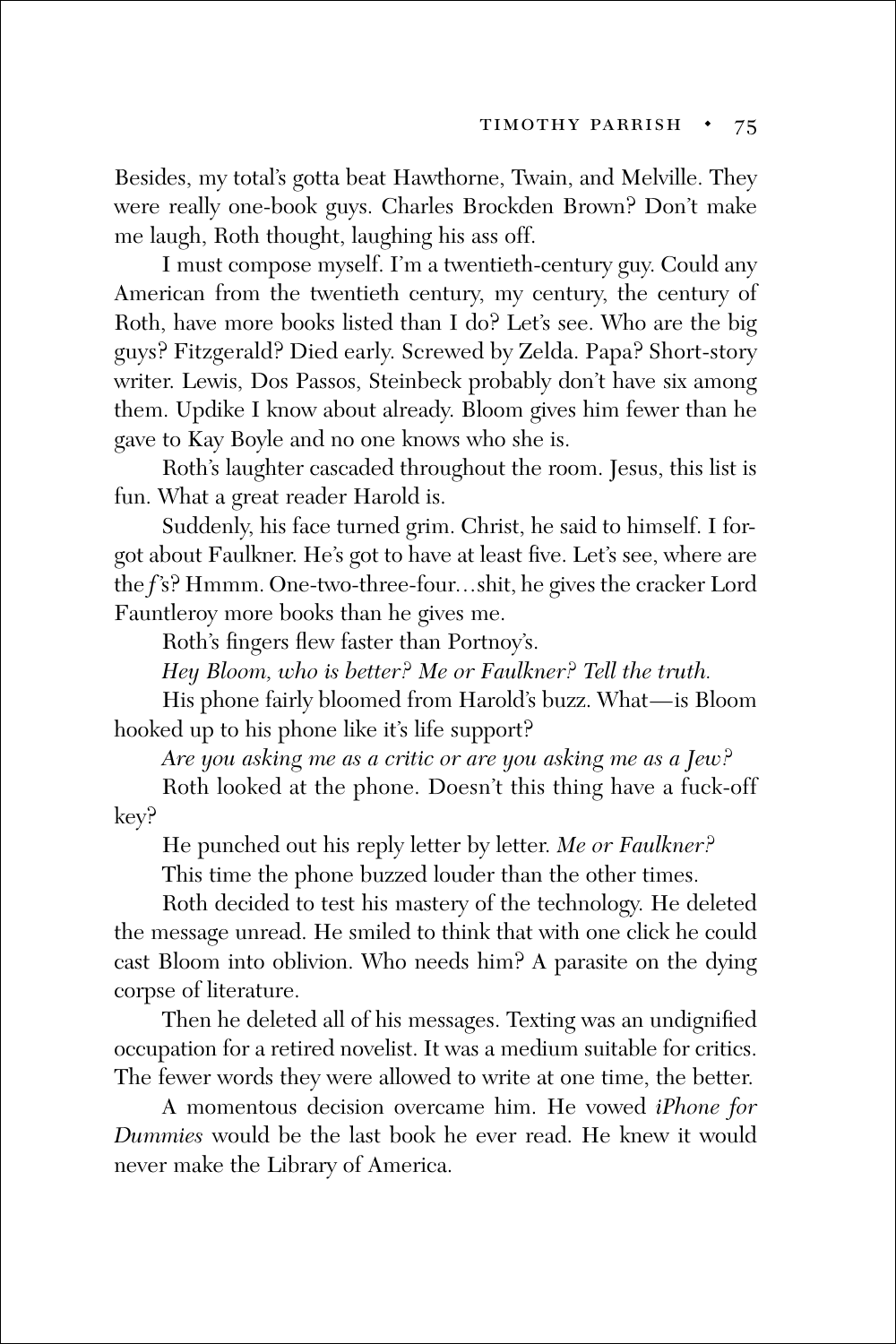The Library of America! The proudest moment of his life was when that august body announced his work worthy of its imprint. What a day that was! In the entire history of American literature he'd been the only living writer ever put in there.

Except for Singer and Bellow.

Why those guys? Singer couldn't write an English sentence to save his life. Bellow was a Russian Canadian who grew up speaking French. Jews on the lam, both of them. The Library of Transnational America is where those two belong. Me? I'm a Jew from New Jersey. American born. Sue me. My parents got here before I did. None of us were legacies, that's for sure.

And where are those guys now? Dead, that's where they are. Like Updike. Singer probably died over his desk. Bellow likely was *shtupping* some broad. Didn't he father a kid in his ninth decade? He always was the dreamy one.

Am I really by myself now forever? This Library is not what it's cracked up to be. It's a mausoleum, that's what it is. Maybe I'm dead and don't know it.

But Roth knew that was impossible. If he were in paradise, he wouldn't be hearing from Bloom.

He picked up again the last book of his life. The world it describes makes a mockery of Proust's famous madeleine. It turns out that to recover the past, you didn't need a cookie and tea from your mother. You just needed Wi-Fi. He learned, among other things, that everything that had ever happened now existed on the Internet. Who knew? It must have been put there when G-d wasn't paying attention.

He flipped to the chapter "Going on a Mobile Safari." He was game. Didn't Hemingway kill lions? In the time remaining to him, Roth set for himself the ultimate test. Since the past had come online, a video of his own conception must exist somewhere to be viewed. He couldn't start over but he could watch what it was like to be started. He had always suspected that his parents hadn't employed the missionary position to make him. Too Catholic. And, he further reflected, if I find this scene online, I could delete its address.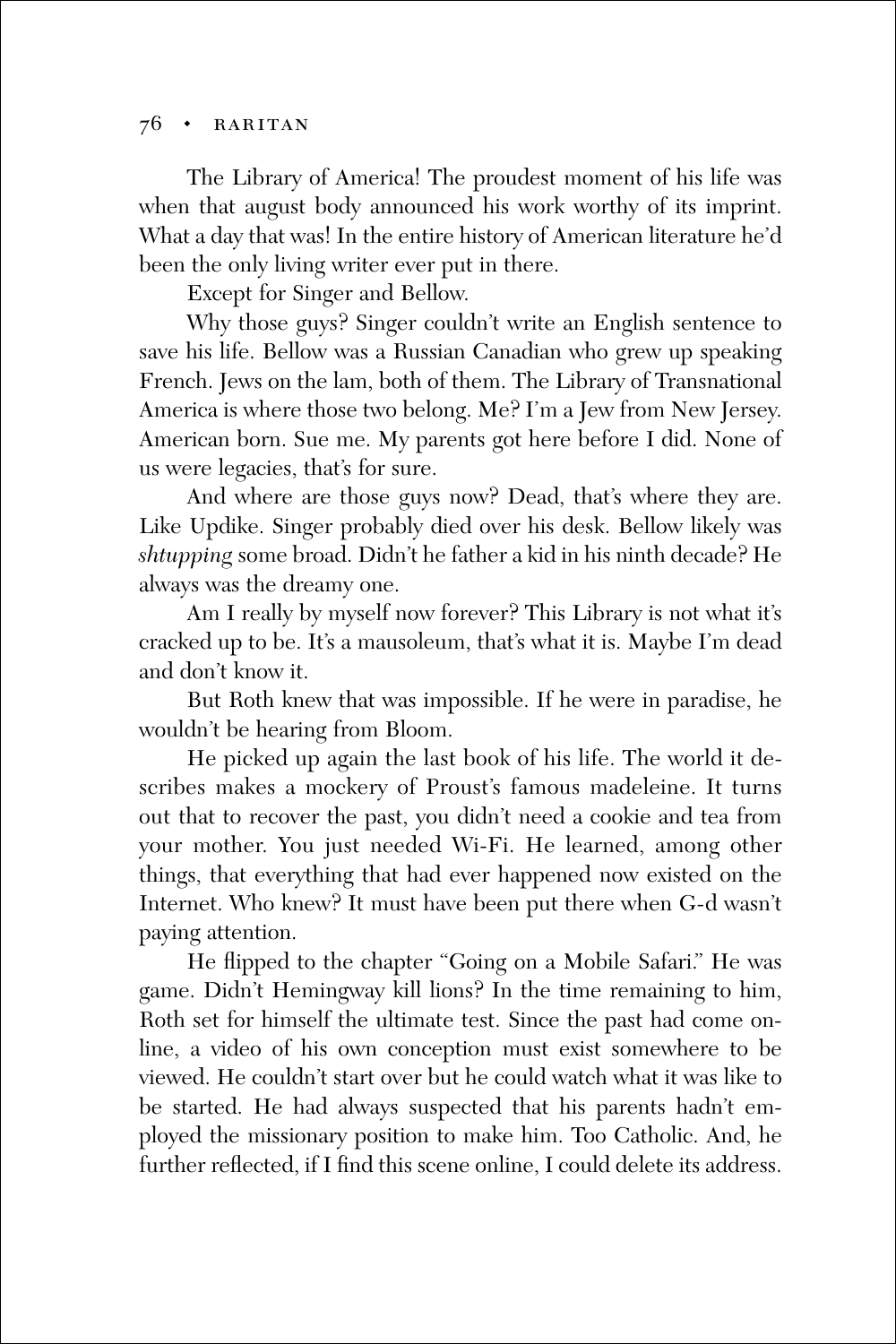Talk about erasing the self. I would out-Kafka Kafka. He checked to see that his phone was fully charged.

Alas, searches for his origins proved fruitless. What he sought was in fact available on the deep web but his book did not cover that. Still, Roth was sanguine. There was plenty to see even without the primal scene. For instance, he had never seen so many naked women in his life. And there they all were, on his screen, to be pulled up whenever he wanted. At his age naked women didn't inspire him as they once did. For no more than thirty seconds, or maybe even an entire minute, he thought he had reached the time in life where a man of his experience and achievements should take up with young boys. But he didn't have the heart for it. Two or three clicks were all he could handle.

This porn paradise yielded to philosophy. He saw how easily he could access everything anyone had ever thought. He was aghast with wonder. You could find out the best way to pickle a herring or the last words of Democritus. It was as if the entire history of the world had been formatted to crawl up into its own asshole. This process they called *YouTube.* He found a site called Google Books and he realized it contained potentially every book ever written. Including his.

Wasn't it Joyce who wanted to put the world into a book? Or was that Flaubert? Didn't Faulkner think he could compress the world into a single sentence? A forty-page sentence, to be sure, but such heresies had once enflamed the youthful Roth to write. You, Roth, followed their example. You did what they did, only you did it in New Jersey. But now look at the world! It had been squeezed inside a phone! Who needed the Library of America when you could carry it and more porn than you could watch in a lifetime inside your very own pocket? Let's face it. A pickled herring was almost certainly a more useful thing to know how to make than a modernist masterpiece.

Sadly, he realized too late that the world was more than a book. The lesson hit him hard. He had to give up writing to learn it. Nobody tells Honors Students such things until it's too late.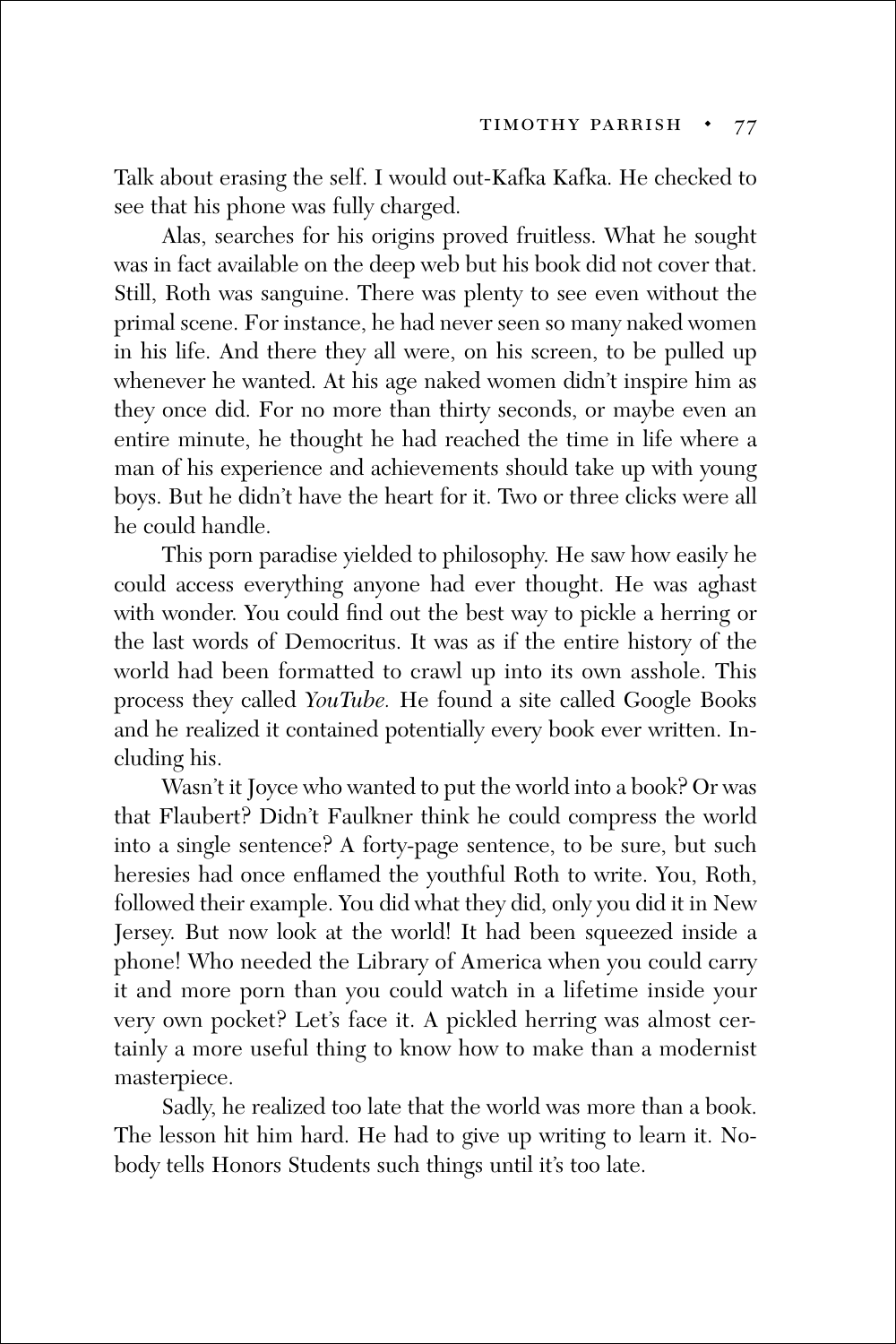I'm not eager to say what comes next, but it's impossible to keep silent. His books he realized were superannuated. Relics of a bygone technology. It was clear to him that the book he held in his naked hands, this *iPhone for Dummies,* was the book to end all books. Who needed the Library of America when it already existed inside your phone? Strangely, this thought caused him ecstasy rather than grief. Who needed books? Goodbye, Guttenbergs! he yelled at the top of his voice, Hello, World Wide Web! He waited to hear a voice echo but none was forthcoming. The end was near.

The fact is that a living Roth is a writing Roth and Roth wasn't writing anymore. He thought about reading the books of his that he had skipped but he could not bring himself to do it. He just wanted to surf the web on his phone.

Roth's time of death is unknown. He was found, naked, clutching to his chest a Nook on which he had written in Sharpie "Nookie," his pet name for the reading device. To discover what Roth had been reading at the end, the biographer had to replace the Nook's battery to get it to work again. It was, no surprise, opened to the James story.

In his last days, Roth had become a whiz with the new reading technology, an inestimable blessing to his remaining readers who can't help wanting to know what the man really felt about his work. From his browser history, his biographer has been able to reconstruct with unstinting accuracy most of the foregoing narrative. The rest he made up.

One link in particular Roth kept returning to. It offered a free downloadable version, as a PDF, of Henry James's "The Figure in the Carpet." With commentary. Roth, it seems, read it over and over in the days before his death. Old writers are like old dogs. They return to the places that give them relief. As the various obituaries attested, Roth had used a virtual highlighter to underline a passage in his ebook. His finger too may have been stuck to that point in the screen, the reports on this weren't clear and anyway anything is possible.

He did not die, despite the reports of scurrilous gossips, with his cock in his hand. On the other hand, he had not chased away the